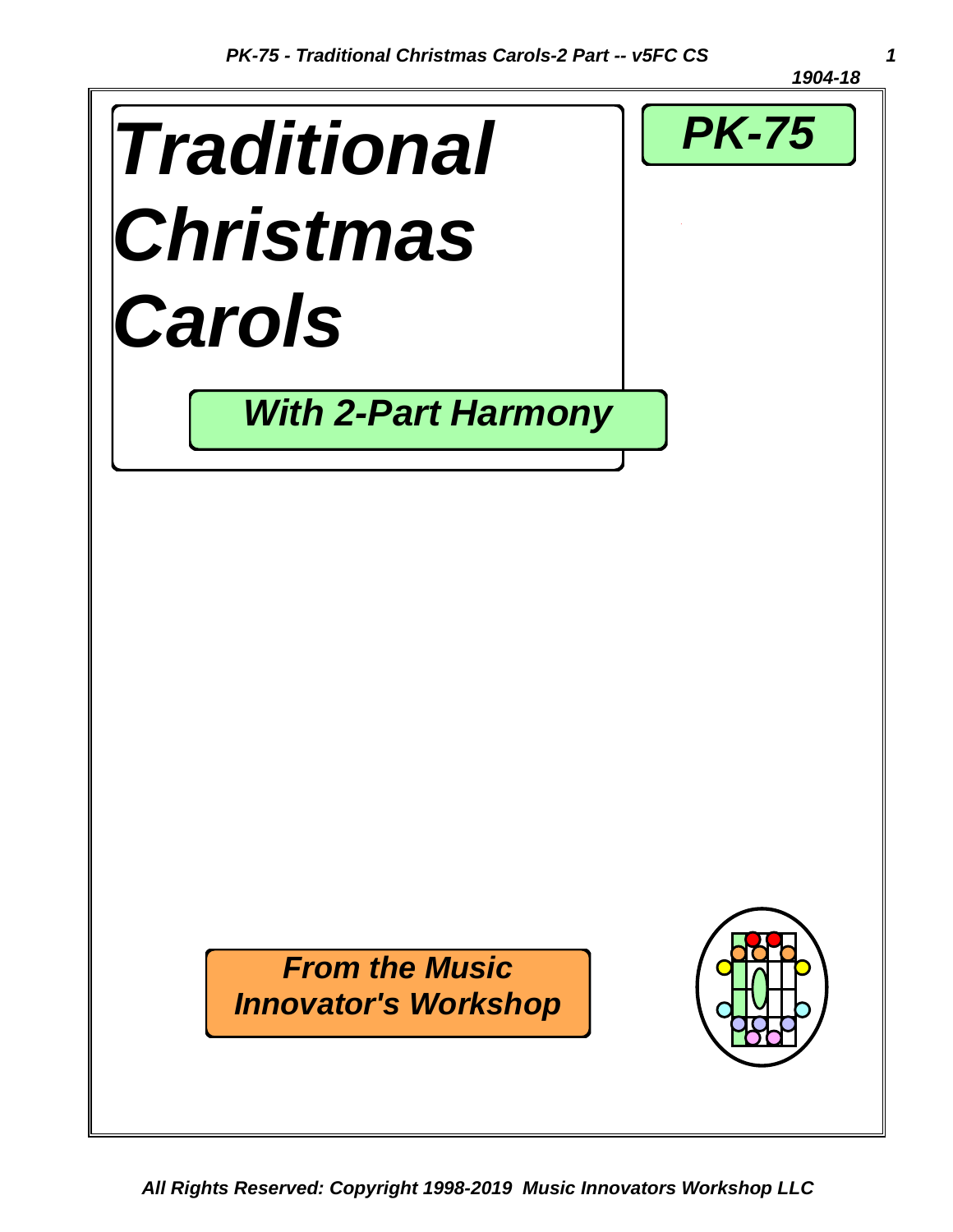*Page is Blank*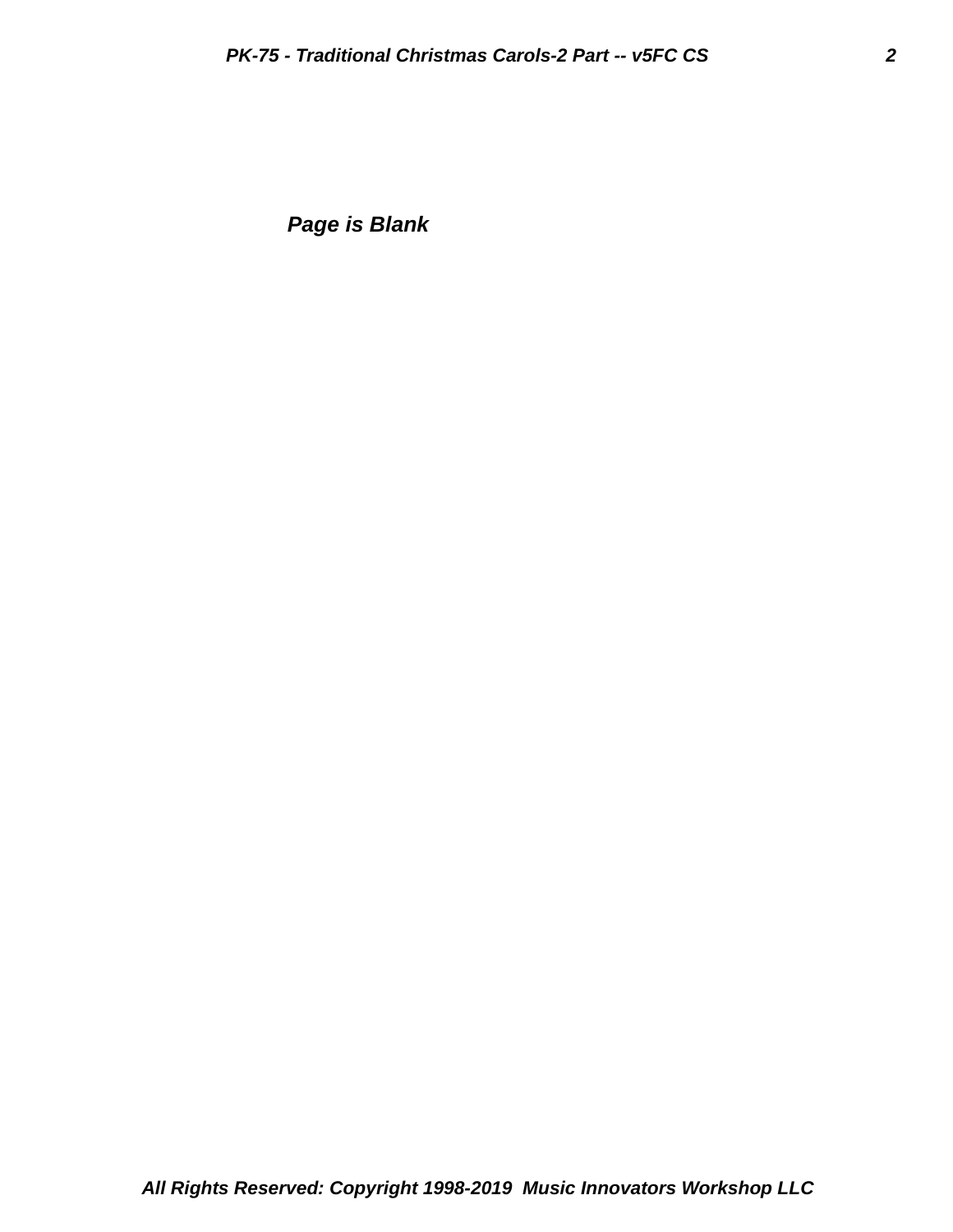#### *Contents*

| <b>Silent Night</b><br><b>Angels We Have Heard on High</b><br><b>The First Noel</b><br><b>God Rest Ye Marry Gentlemen</b><br><b>O Come All Ye Faithful</b><br><b>O Little Town of Bethlehem</b> |               |    |
|-------------------------------------------------------------------------------------------------------------------------------------------------------------------------------------------------|---------------|----|
|                                                                                                                                                                                                 | 6             |    |
|                                                                                                                                                                                                 | 8<br>10<br>12 |    |
|                                                                                                                                                                                                 |               | 14 |

*Left Hand - This unit has a counter-melody for the left hand for students who are up to the challenge. The notes for the LEFT hand are identified with a pink fill. The chord symbols are included for future use when students have learned to play from them in later lessons. The chords then may be played in place of the notes for the left hand.*

*Right Hand - This 5FC version groups each RIGHT hand 5-finger position by note color. Your hand remains in position until the color changes. Then you move your hand to the next 5-finger position ... and so on. Notes without color are not in a 5-finger group.*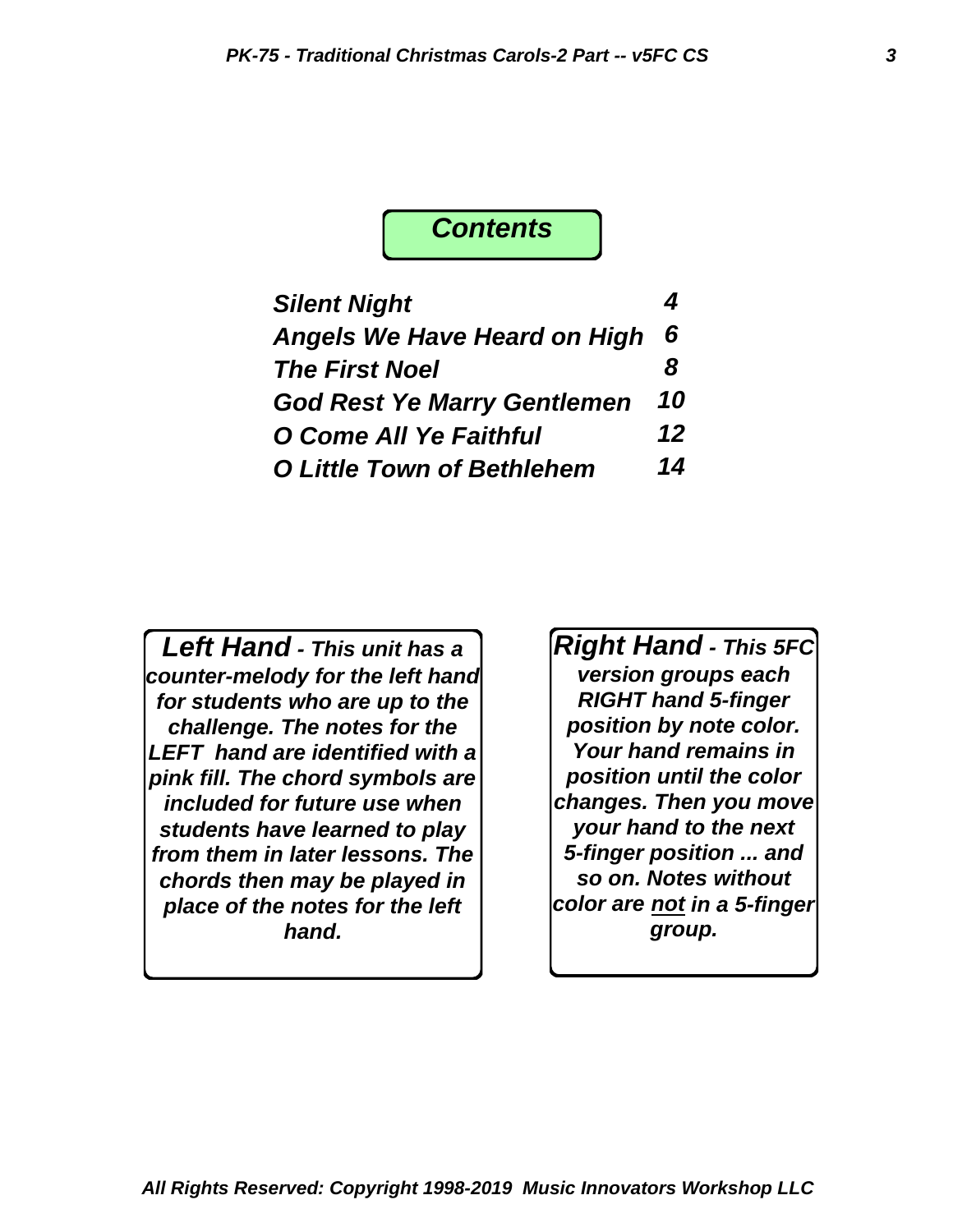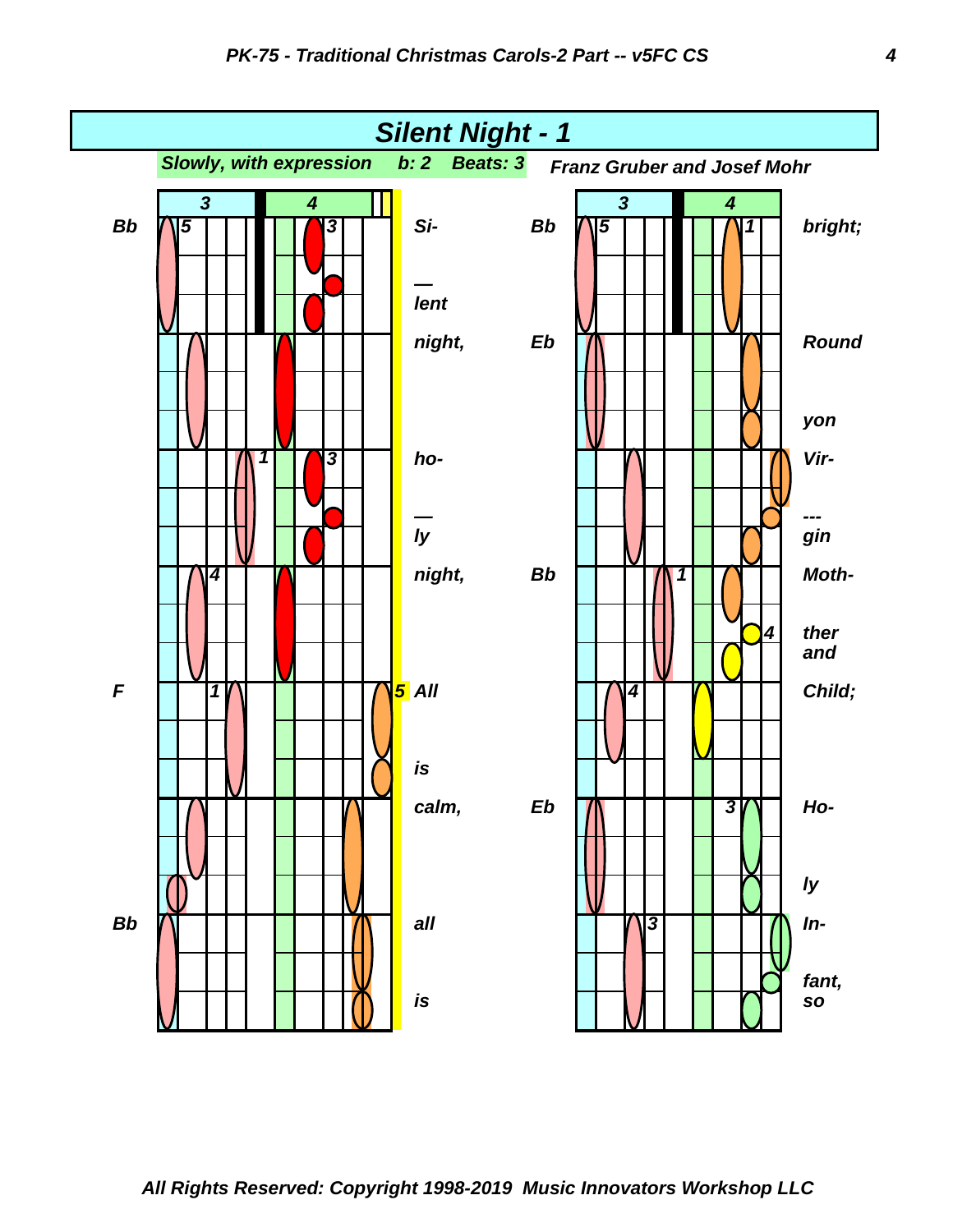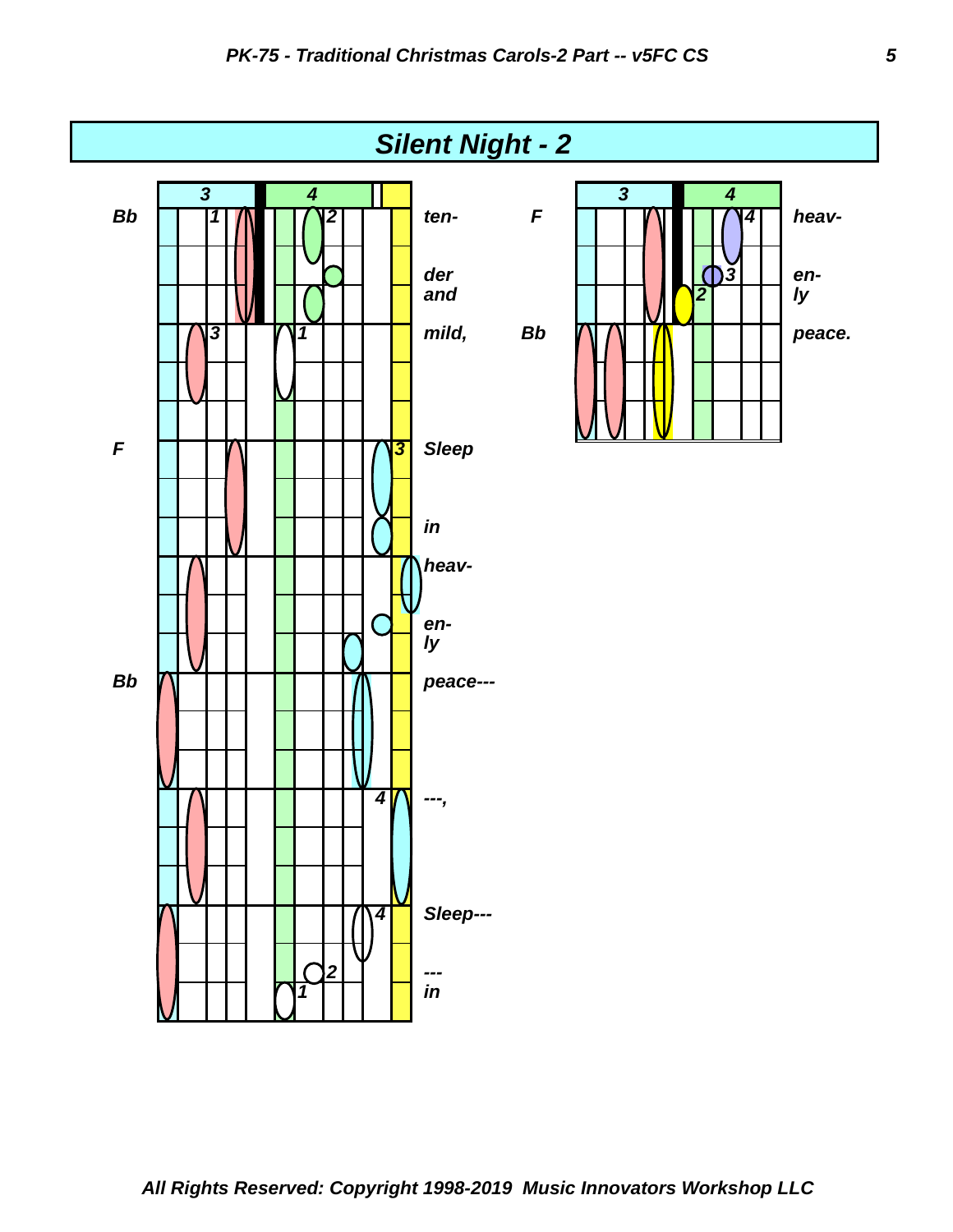# **Angels We Have Heard on High - 1**

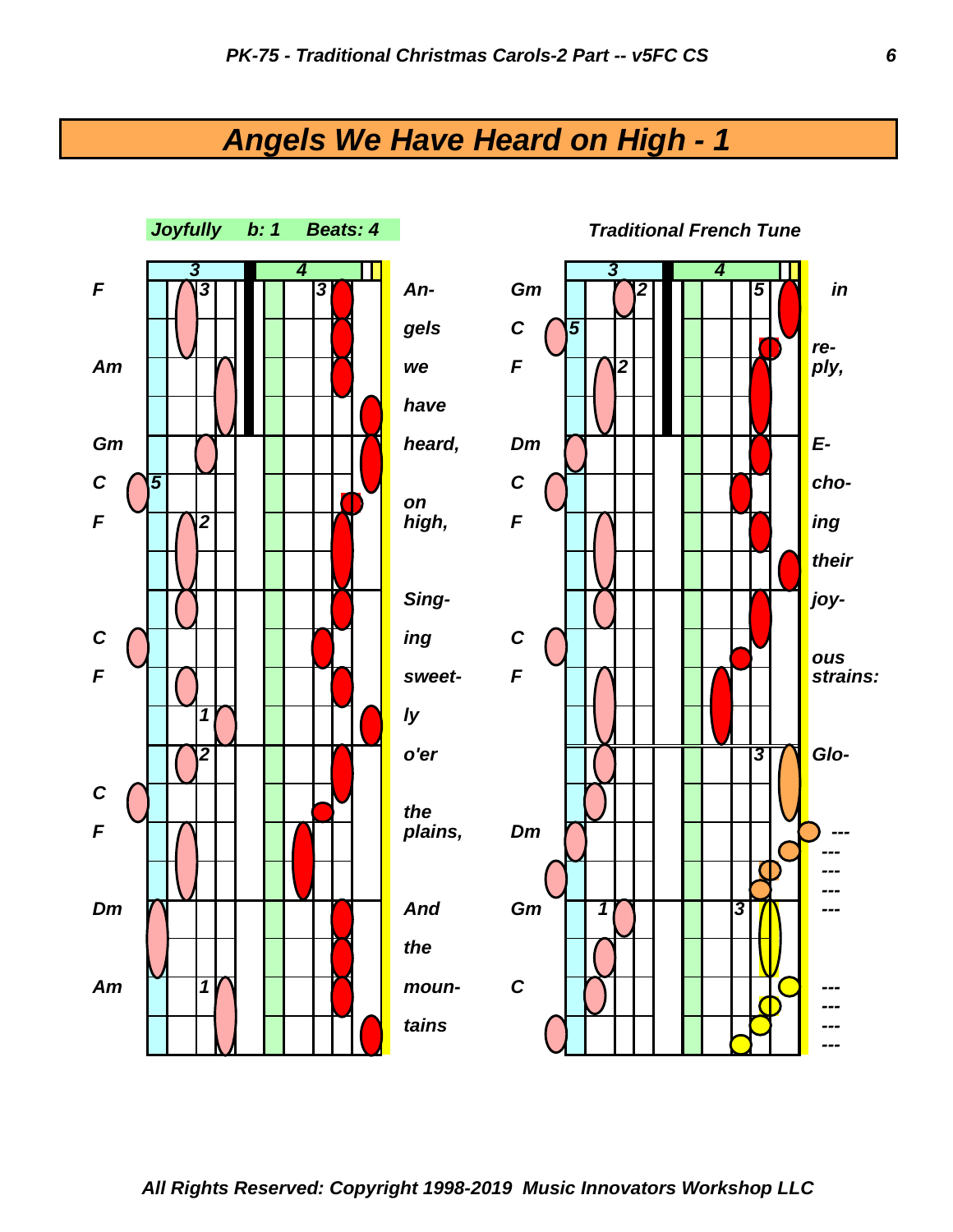**Angels We Have Heard on High - 2** 

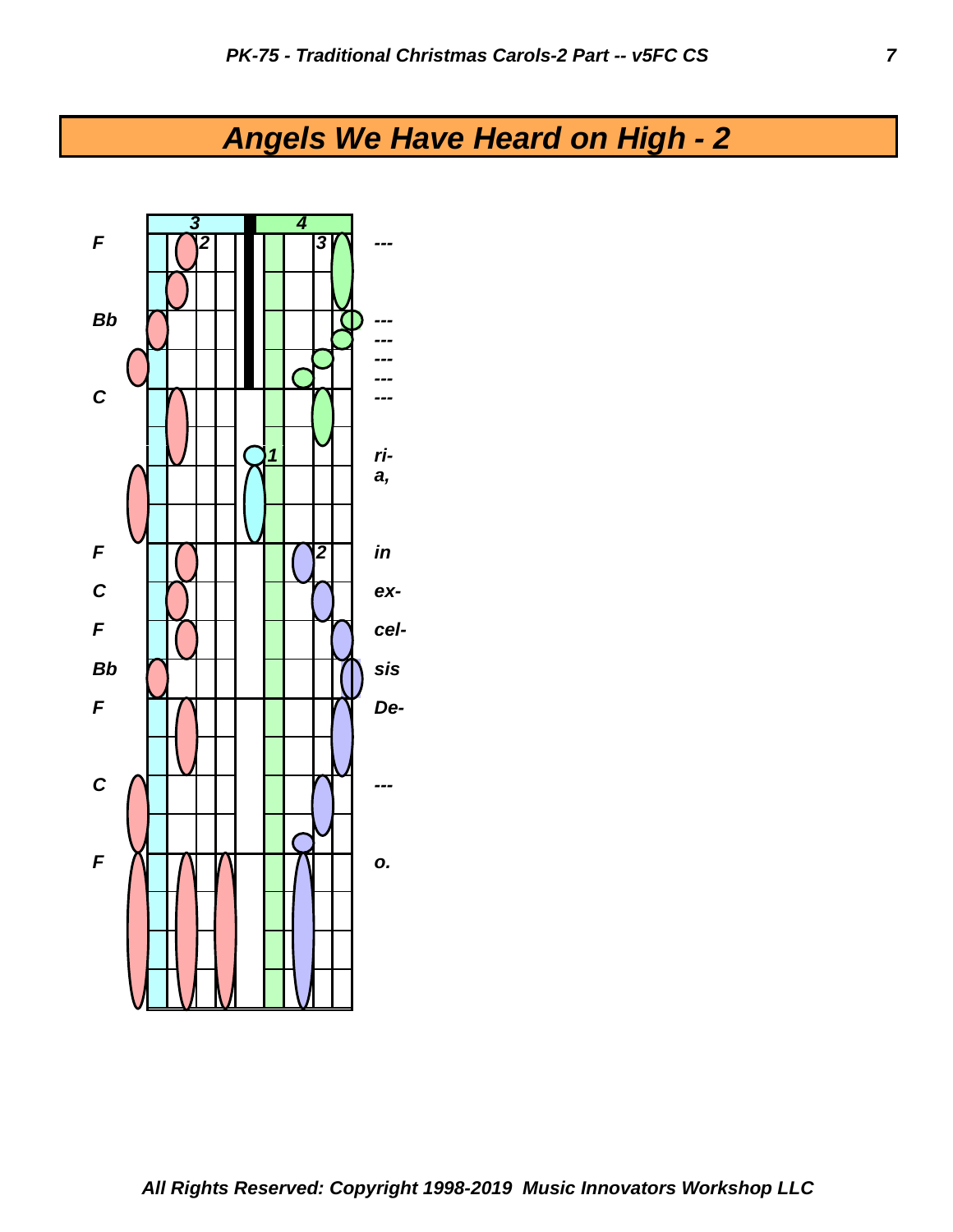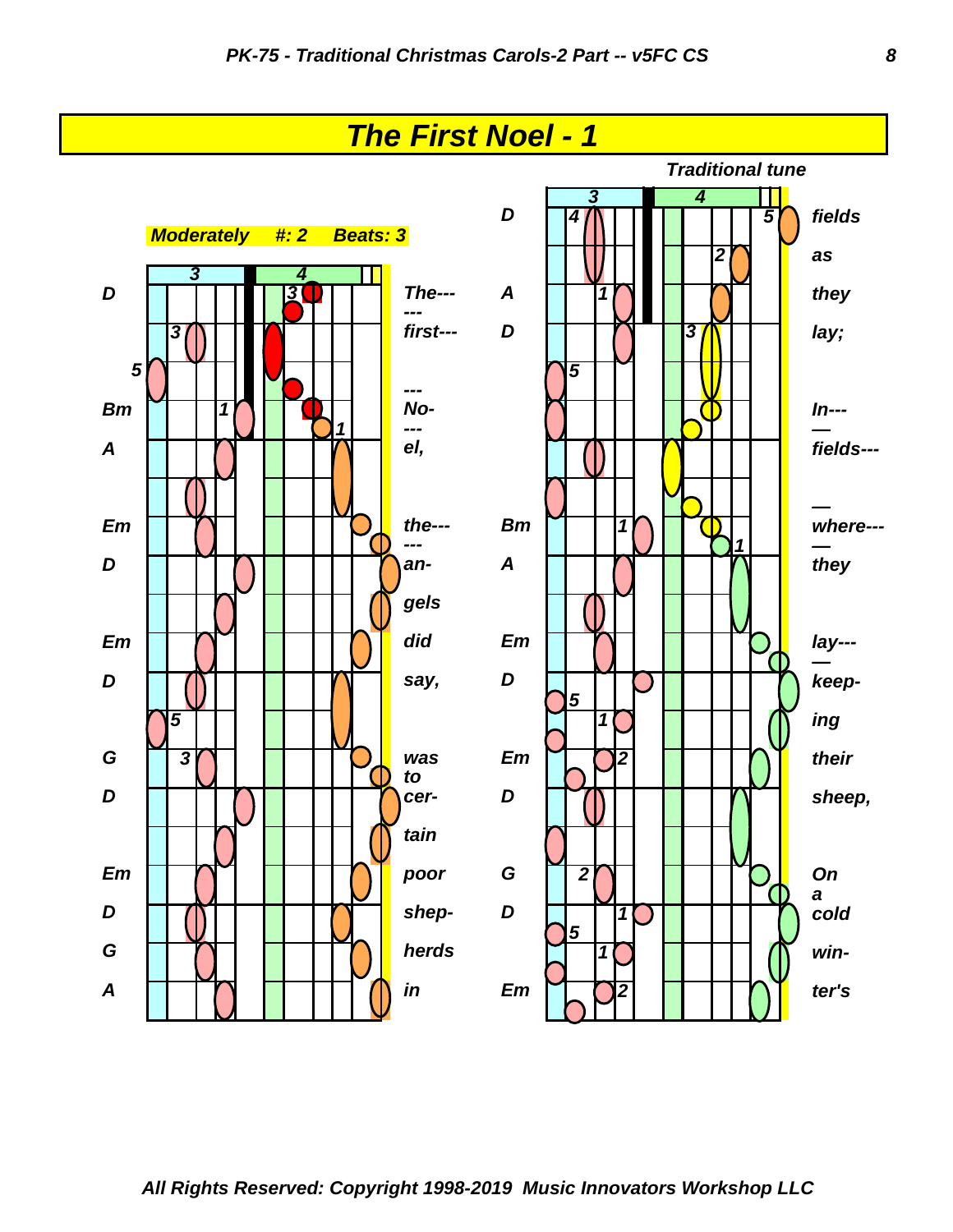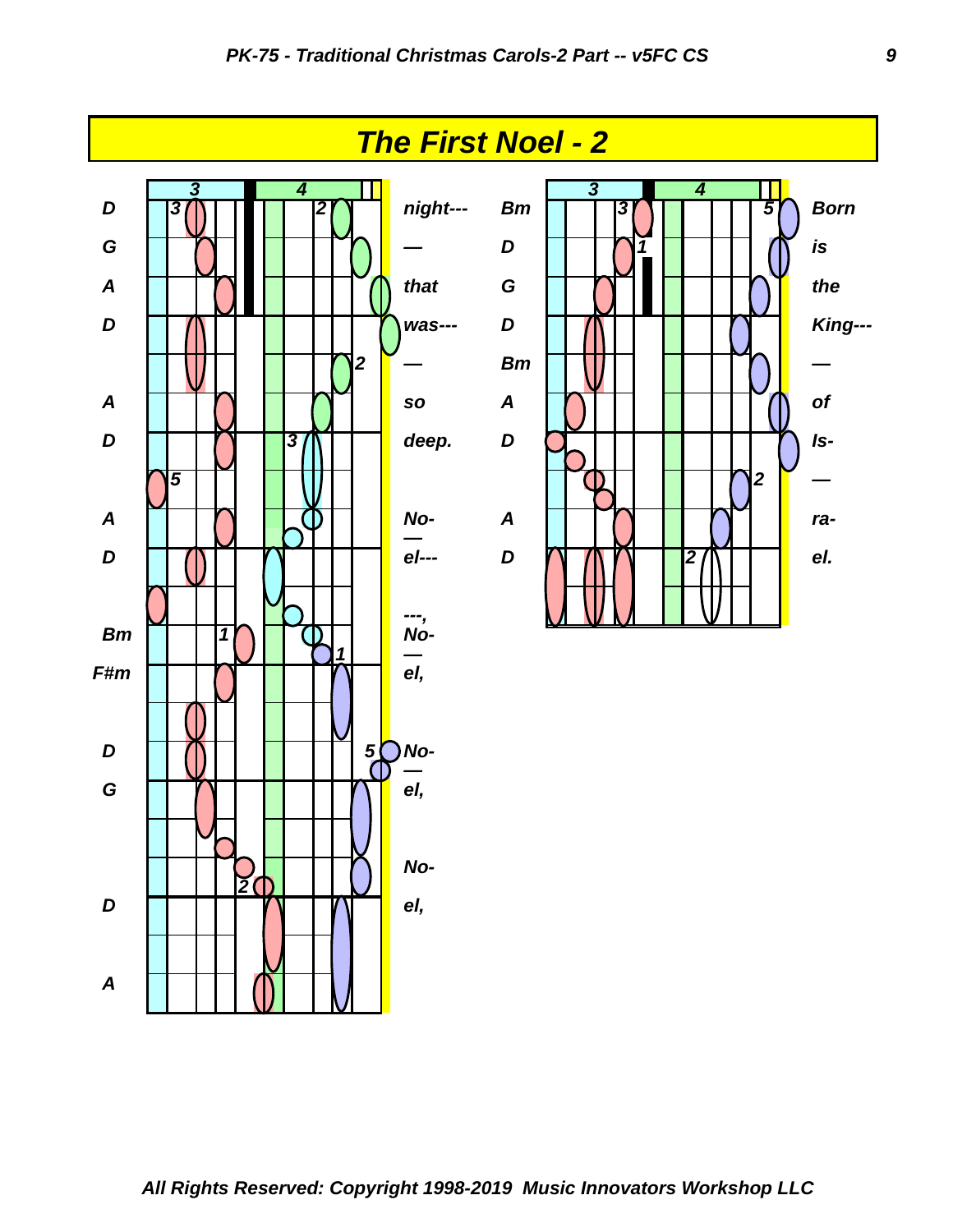# *God Rest Ye Merry Gentlemen - 1*



*Traditional English Tune*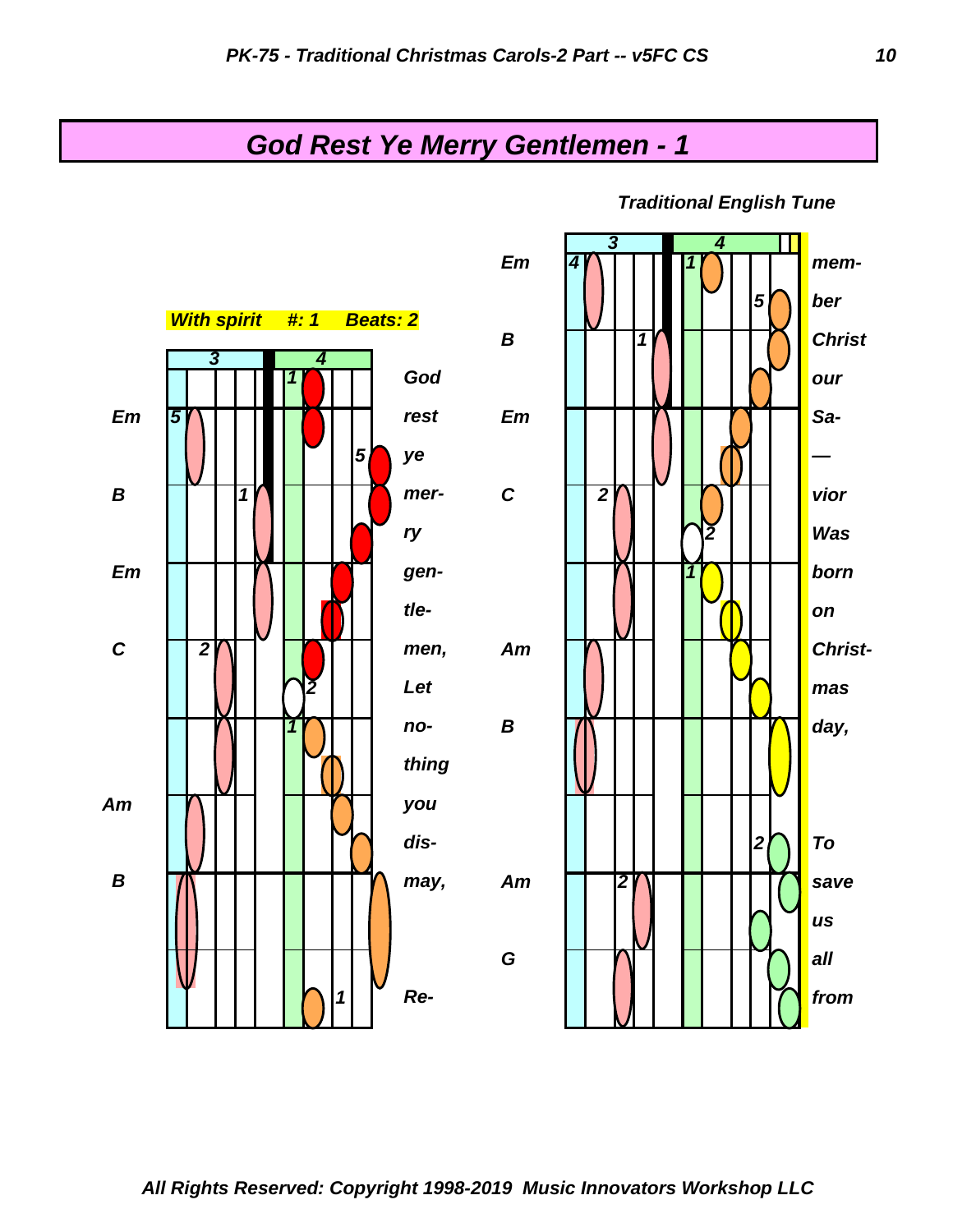*God Rest Ye Merry Gentlemen - 2*

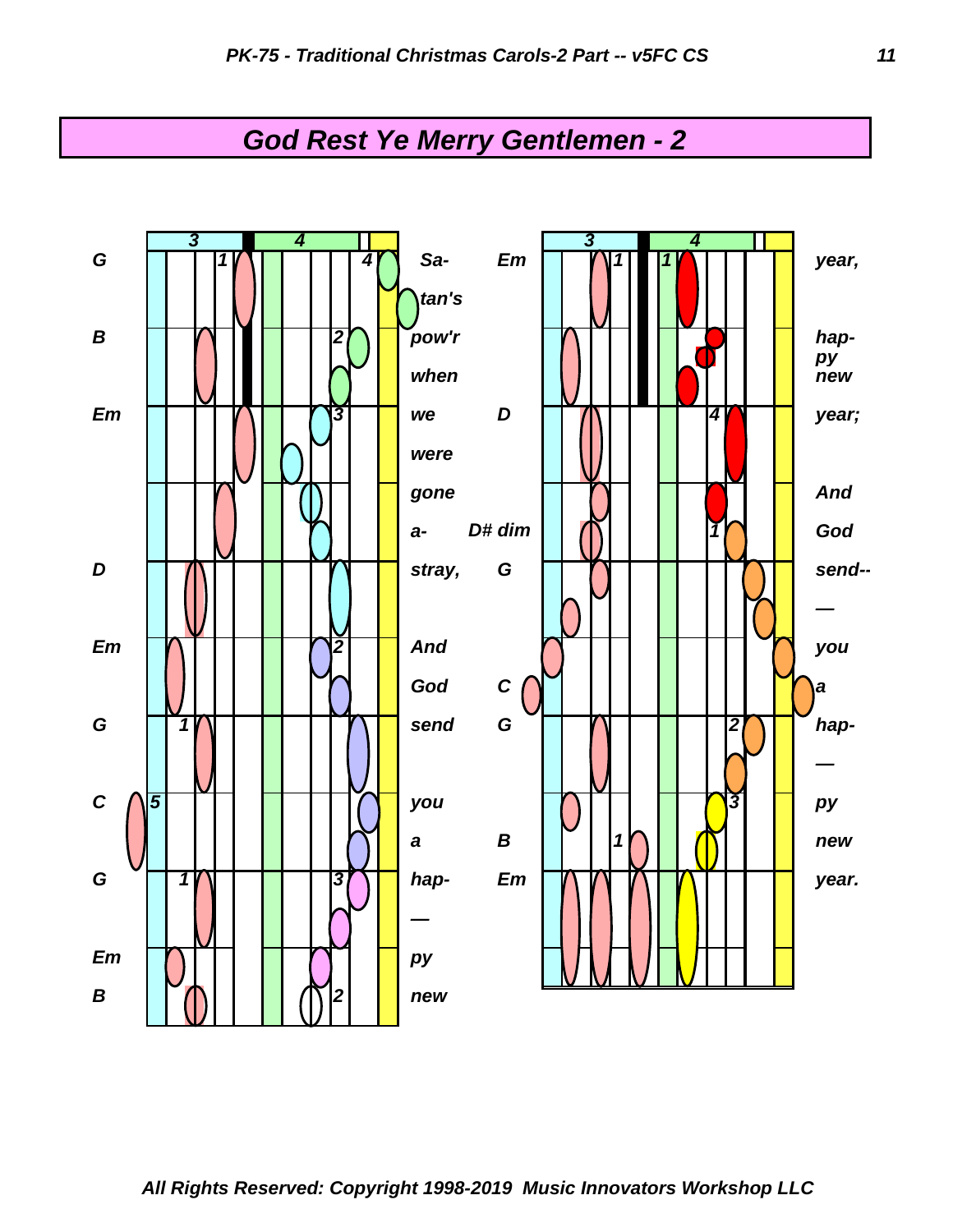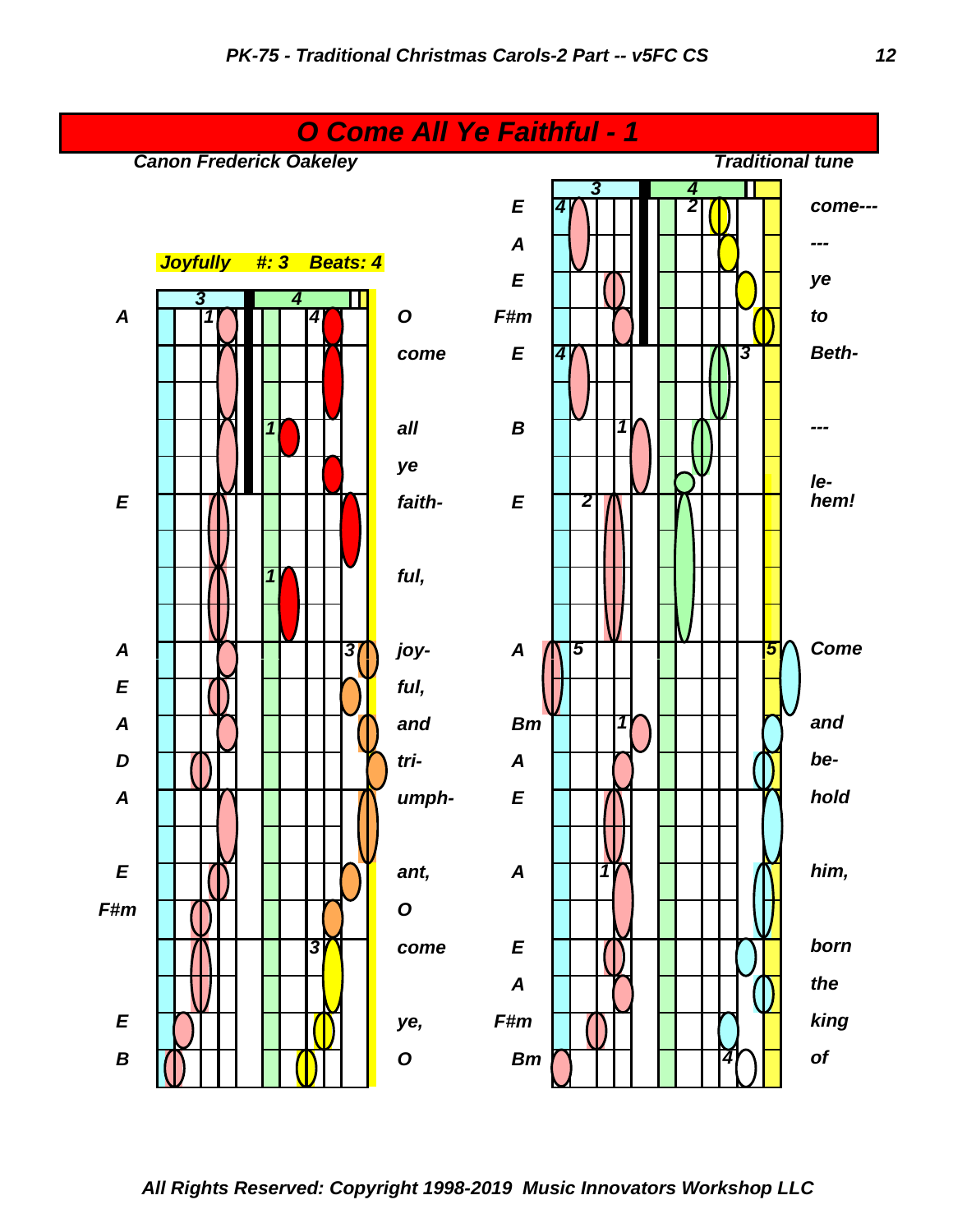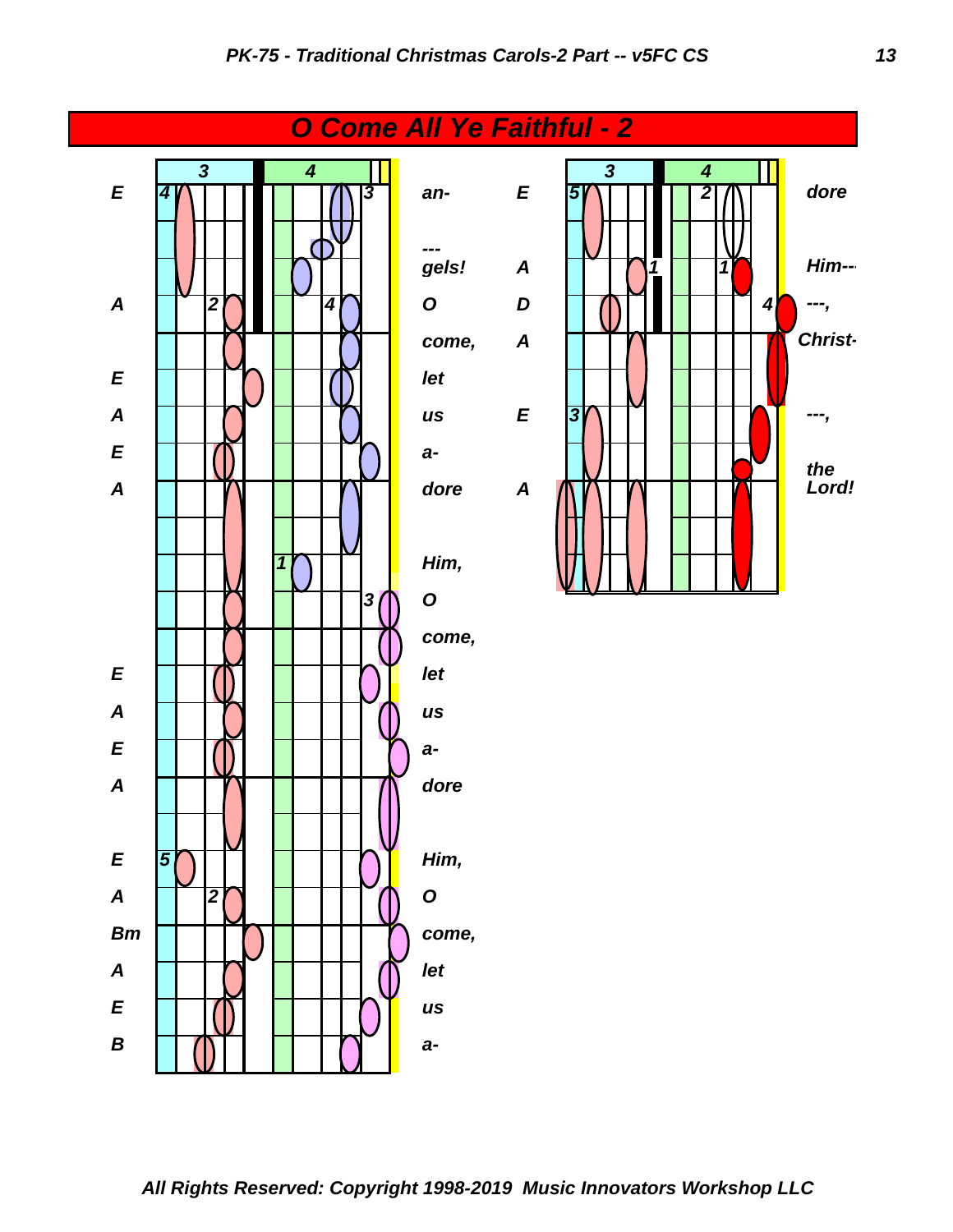## O Little Town of Bethlehem - 1

**Phillips Brooks** 

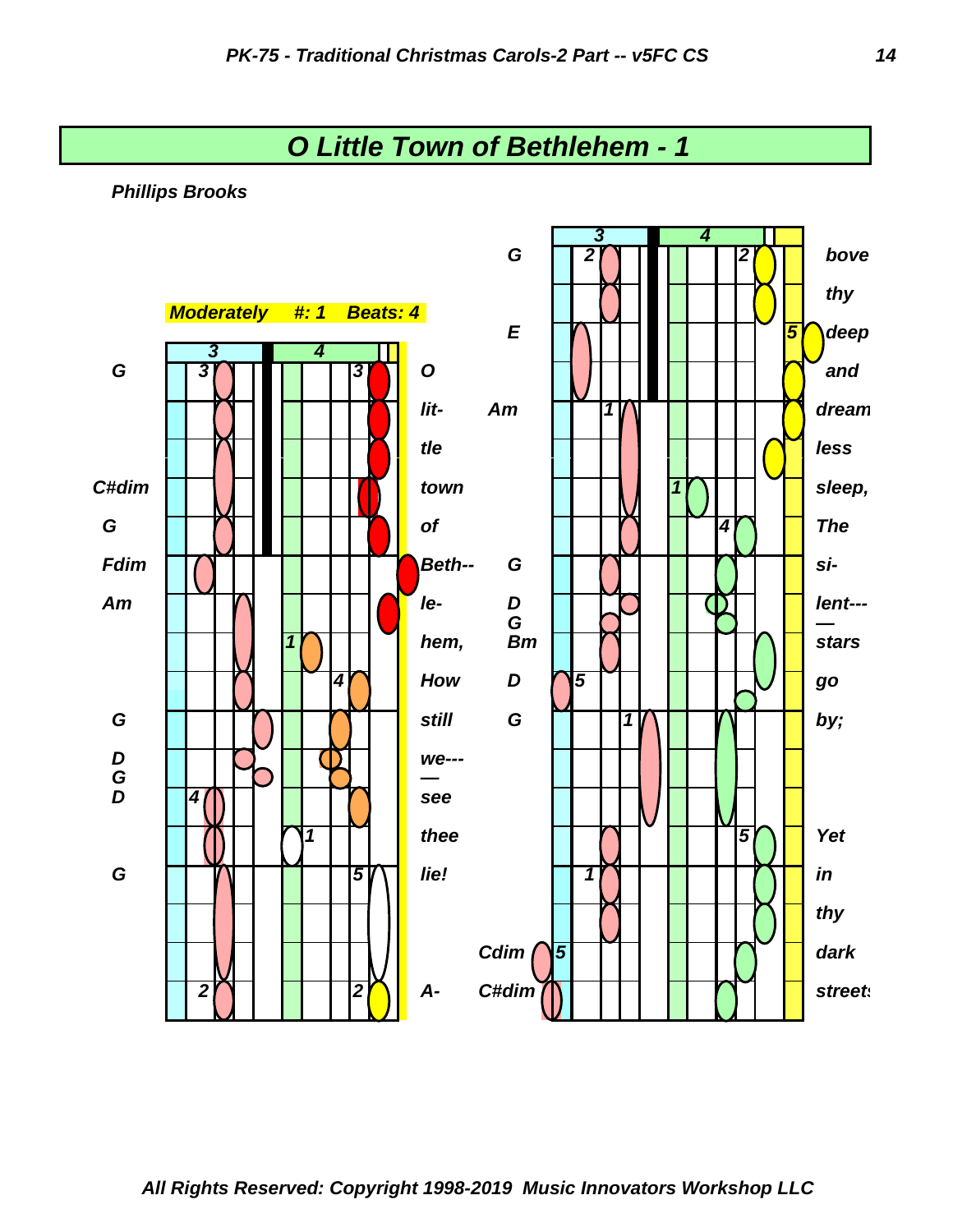## O Little Town of Bethlehem - 2